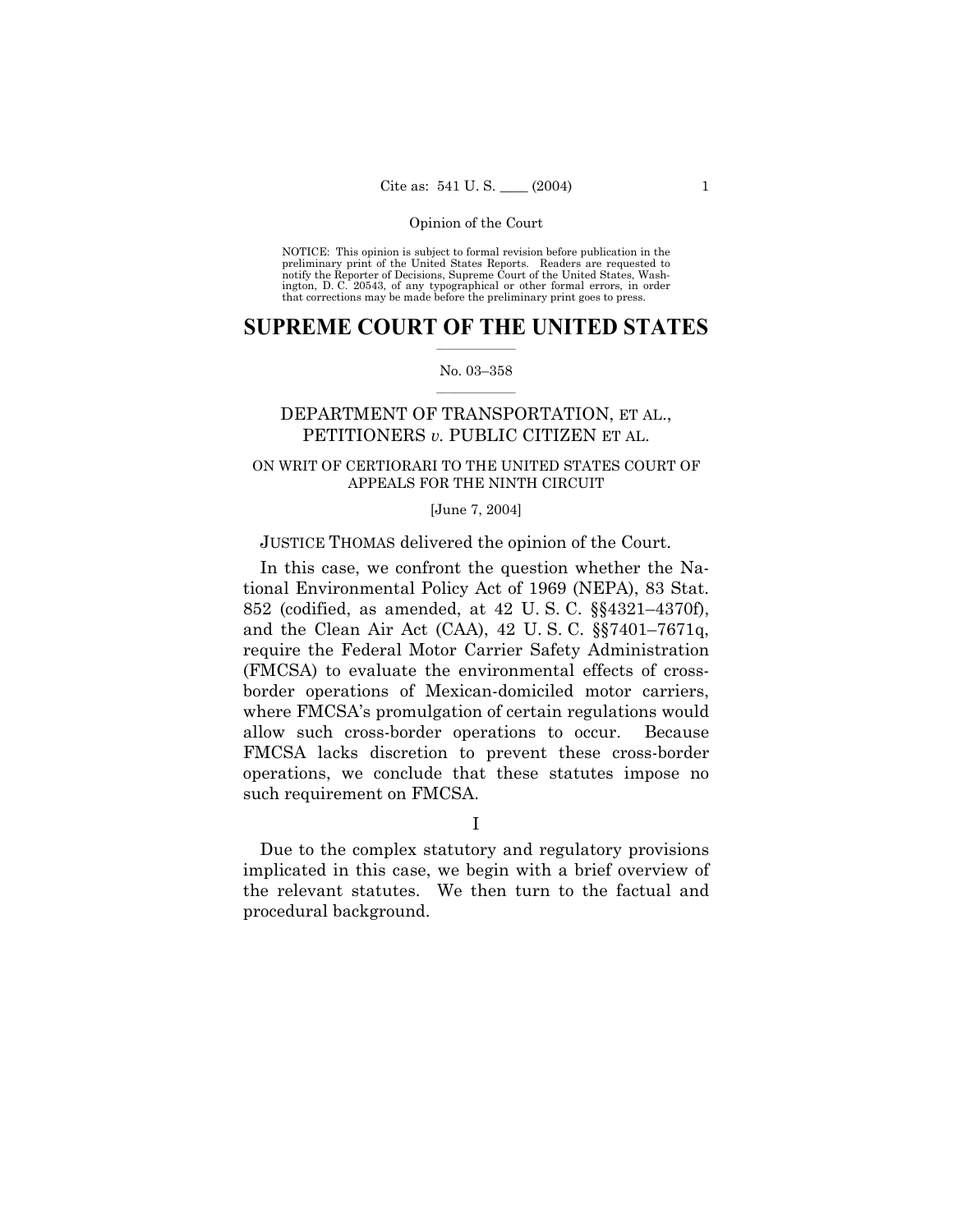# A 1

Signed into law on January 1, 1970, NEPA establishes a ìnational policy [to] encourage productive and enjoyable harmony between man and his environment," and was intended to reduce or eliminate environmental damage and to promote "the understanding of the ecological systems and natural resources important to" the United States. 42 U.S.C. §4321. "NEPA itself does not mandate particular results" in order to accomplish these ends. *Robertson* v. *Methow Valley Citizens Council,* 490 U. S. 332, 350 (1989). Rather, NEPA imposes only procedural requirements on federal agencies with a particular focus on requiring agencies to undertake analyses of the environmental impact of their proposals and actions. See *id*., at  $349-350$ . At the heart of NEPA is a requirement that federal agencies

ìinclude in every recommendation or report on proposals for legislation and other major Federal actions significantly affecting the quality of the human environment, a detailed statement by the responsible official on $\equiv$ (i) the environmental impact of the proposed action, (ii) any adverse environmental effects which cannot be avoided should the proposal be implemented, (iii) alternatives to the proposed action, (iv) the relationship between local short-term uses of manís environment and the maintenance and enhancement of long-term productivity, and (v) any irreversible and irretrievable commitments of resources which would be involved in the proposed action should it be implemented."  $42 \text{ U}$ . S. C.  $\S 4332(2)(C)$ .

This detailed statement is called an Environmental Impact Statement (EIS). The Council of Environmental Quality (CEQ), established by NEPA with authority to issue regulations interpreting it, has promulgated regula-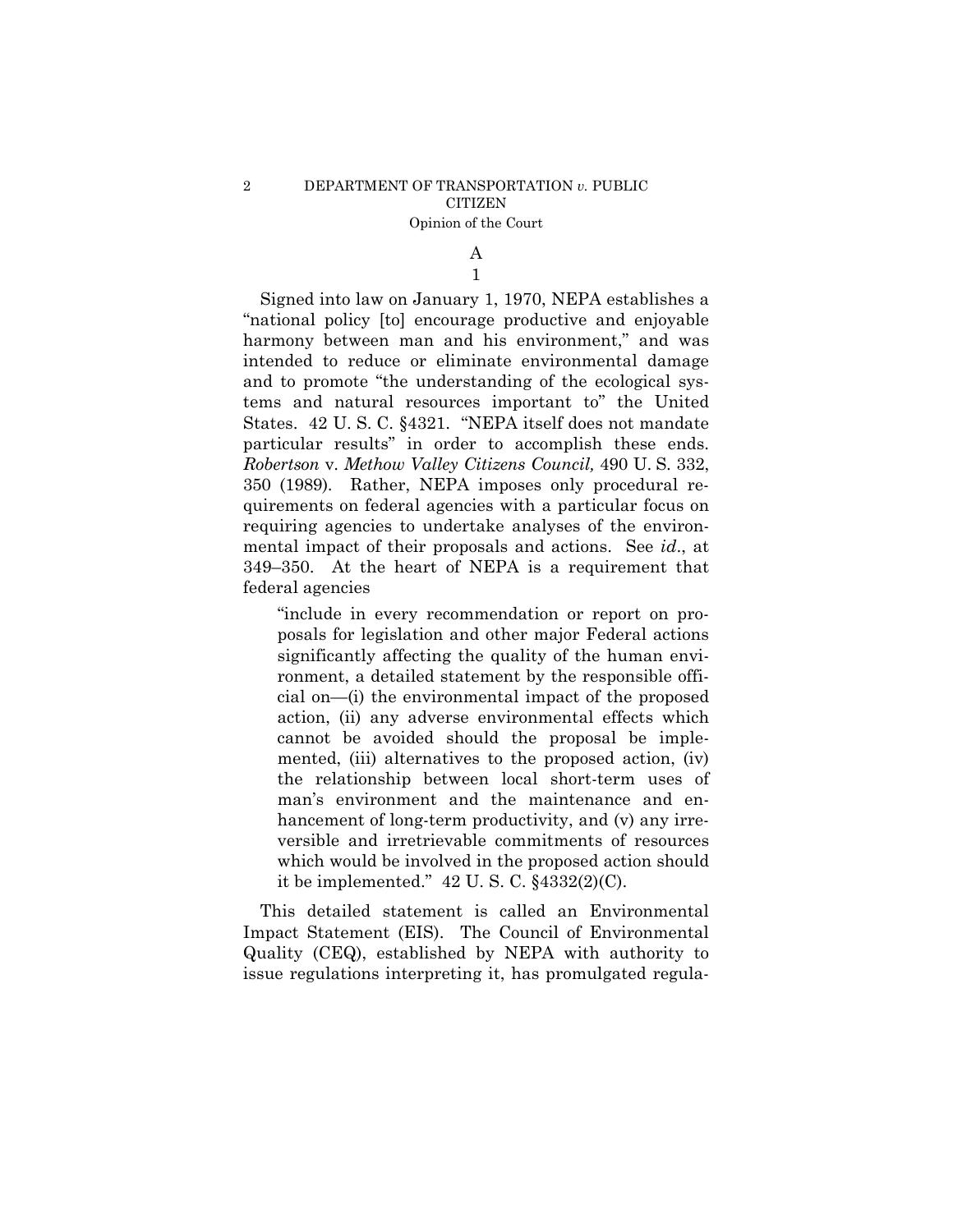tions to guide federal agencies in determining what actions are subject to that statutory requirement. See 40 CFR ß1500.3 (2003). The CEQ regulations allow an agency to prepare a more limited document, an Environmental Assessment (EA), if the agencyís proposed action neither is categorically excluded from the requirement to produce an EIS nor would clearly require the production of an EIS. See  $\S$  $1501.4(a)$ –(b). The EA is to be a "concise public document" that "[b]riefly provide[s] sufficient evidence and analysis for determining whether to prepare an [EIS]."  $$1508.9(a)$ . If, pursuant to the EA, an agency determines that an EIS is not required under applicable  $CEQ$  regulations, it must issue a "finding of no significant" impact" (FONSI), which briefly presents the reasons why the proposed agency action will not have a significant impact on the human environment. See  $\S$ \$1501.4(e), 1508.13.

2

What is known as the CAA became law in 1963, 77 Stat. 393. In 1970, Congress substantially amended the CAA into roughly its current form. 84 Stat. 1713. The 1970 amendments mandated national air quality standards and deadlines for their attainment, while leaving to the States the development of "implementation plan[s]" to comply with the federal standards. *Ibid.*

In 1977, Congress again amended the CAA, 91 Stat. 749, to prohibit the Federal Government and its agencies from "engag[ing] in, support[ing] in any way or provid[ing] financial assistance for, licens[ing] or permit[ting], or approv[ing], any activity which does not conform to [a state] implementation plan."  $42$  U. S. C.  $$7506(c)(1)$ . The definition of "conformity" includes restrictions on, for instance, "increas [ing] the frequency or severity of any existing violation of any standard in any area," or "delay[ing] timely attainment of any standard . . . in any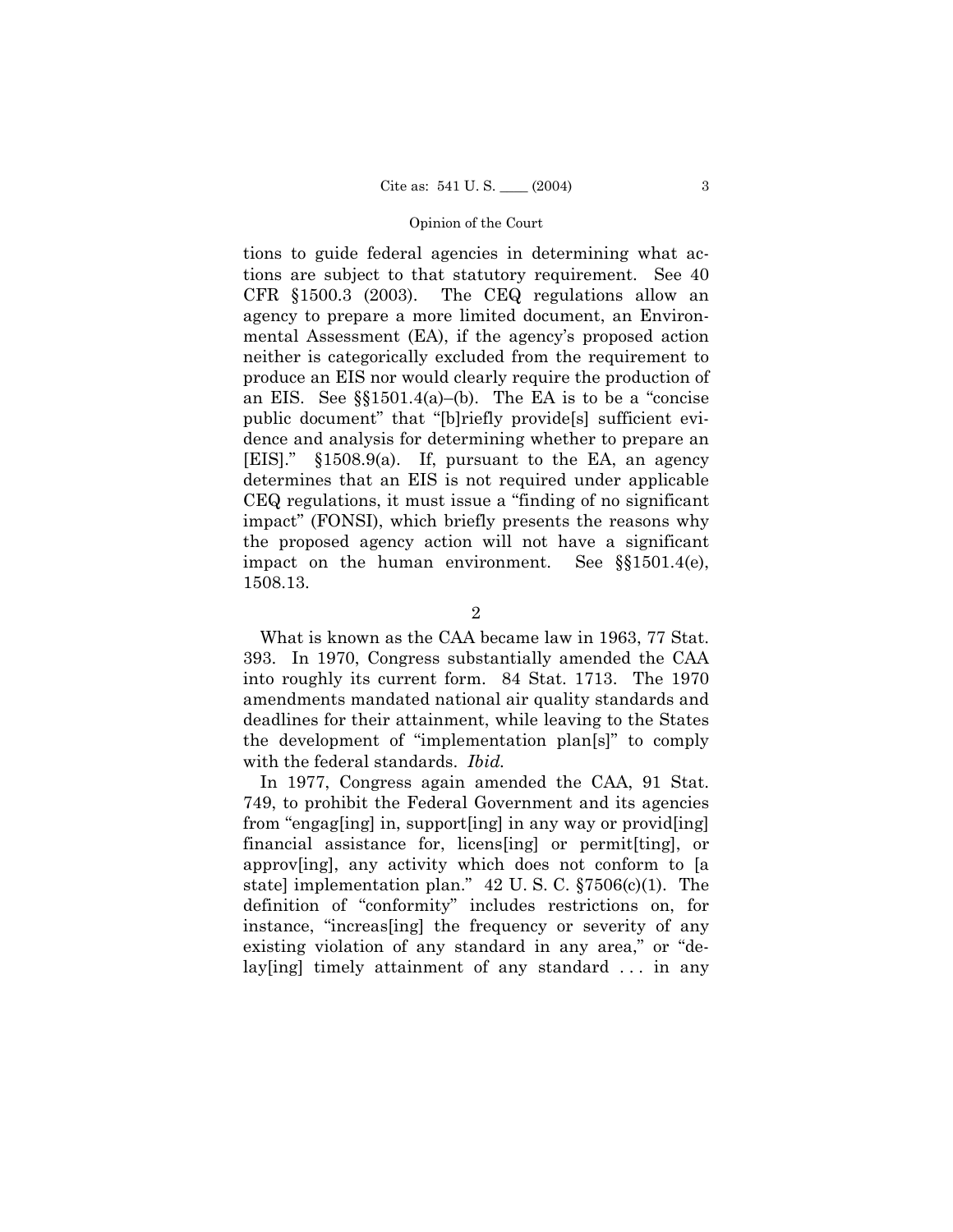# 4 DEPARTMENT OF TRANSPORTATION *v.* PUBLIC **CITIZEN** Opinion of the Court

area."  $\S 7506(c)(1)(B)$ . These safeguards prevent the Federal Government from interfering with the States' abilities to comply with the CAAís requirements.

3

FMCSA, an agency within the Department of Transportation (DOT), is responsible for motor carrier safety and registration. See 49 U. S. C. ß113(f). FMCSA has a variety of statutory mandates, including "ensur[ing]" safety, ß31136, establishing minimum levels of financial responsibility for motor carriers, ß31139, and prescribing federal standards for safety inspections of commercial motor vehicles, ß31142. Importantly, FMCSA has only limited discretion regarding motor vehicle carrier registration: It must grant registration to all domestic or foreign motor carriers that are "willing and able to comply with" the applicable safety, fitness, and financial-responsibility requirements.  $$13902(a)(1)$ . FMCSA has no statutory authority to impose or enforce emissions controls or to establish environmental requirements unrelated to motor carrier safety.

# B

We now turn to the factual and procedural background of this case. Before 1982, motor carriers domiciled in Canada and Mexico could obtain certification to operate within the United States from the Interstate Commerce Commission (ICC).<sup>1</sup> In 1982, Congress, concerned about discriminatory treatment of United States motor carriers in Mexico and Canada, enacted a 2-year moratorium on

<sup>&</sup>lt;sup>1</sup>In 1995, Congress abolished the ICC and transferred most of its responsibilities to the Secretary of Transportation. See ICC Termination Act of 1995, ß101, 109 Stat. 803. In 1999, Congress transferred responsibility for motor carrier safety within DOT to the newly created FMCSA. See Motor Carrier Safety Improvement Act of 1999, 113 Stat. 1748.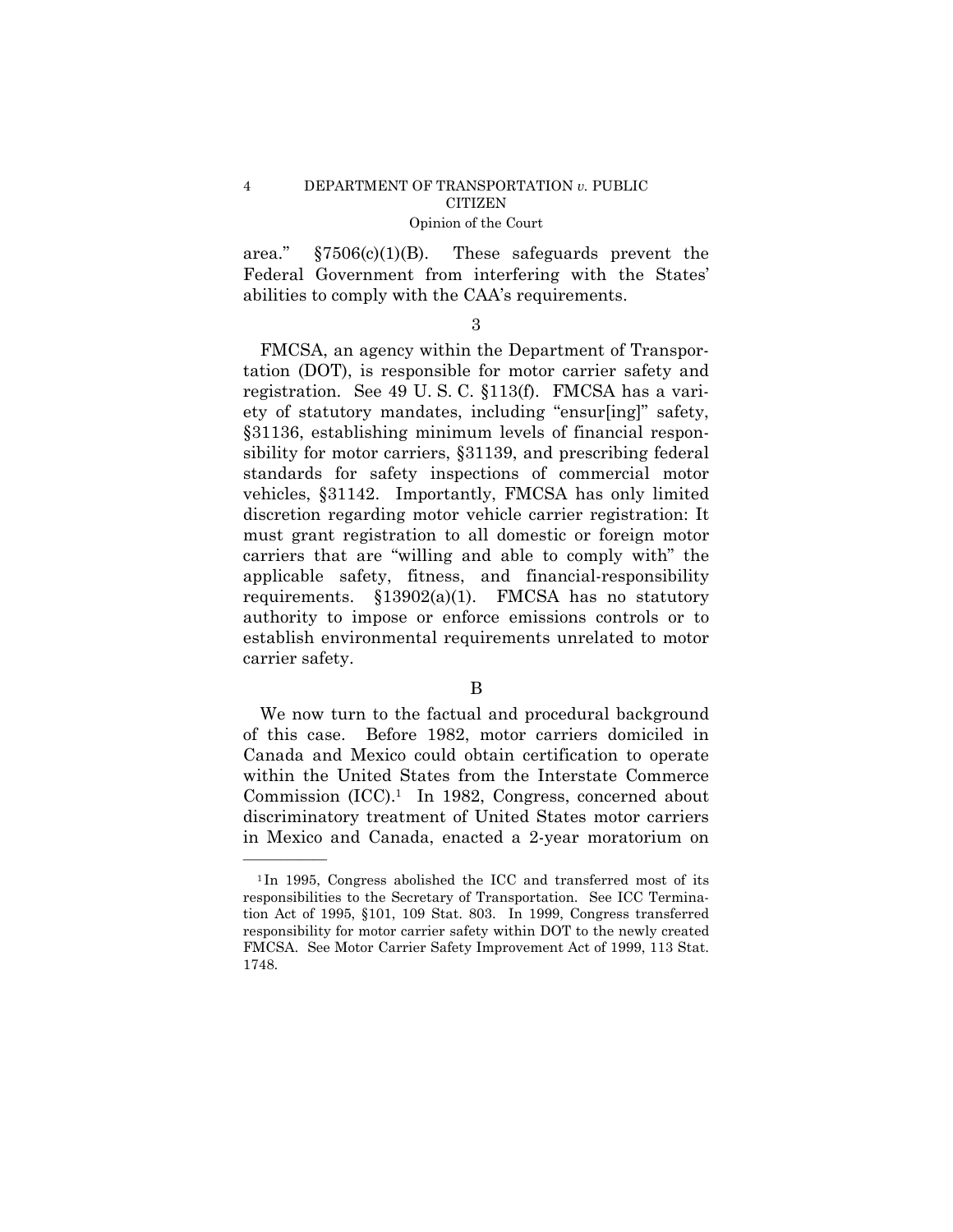new grants of operating authority. Congress authorized the President to extend the moratorium beyond the 2-year period if Canada or Mexico continued to interfere with United States motor carriers, and also authorized the President to lift or modify the moratorium if he determined that doing so was in the national interest. 49 U. S. C. ß10922*(l)* (1982 ed.). Although the moratorium on Canadian motor carriers was quickly lifted, the moratorium on Mexican motor carriers remained, and was extended by the President.

In December 1992, the leaders of Mexico, Canada, and the United States signed the North American Free Trade Agreement (NAFTA), 32 I. L. M. 605 (1993). As part of NAFTA, the United States agreed to phase out the moratorium and permit Mexican motor carriers to obtain operating authority within the United States' interior by January 2000. On NAFTAís effective date (January 1, 1994), the President began to lift the trade moratorium by allowing the licensing of Mexican carriers to provide some bus services in the United States. The President, however, did not continue to ease the moratorium on the timetable specified by NAFTA, as concerns about the adequacy of Mexico's regulation of motor carrier safety remained.

The Government of Mexico challenged the United States' implementation of NAFTA's motor carrier provisions under NAFTAís dispute-resolution process, and in February 2001, an international arbitration panel determined that the United States' "blanket refusal" of Mexican motor carrier applications breached the United States' obligations under NAFTA. App. 279, ¶295. Shortly thereafter, the President made clear his intention to lift the moratorium on Mexican motor carrier certification following the preparation of new regulations governing grants of operating authority to Mexican motor carriers.

In May 2001, FMCSA published for comment proposed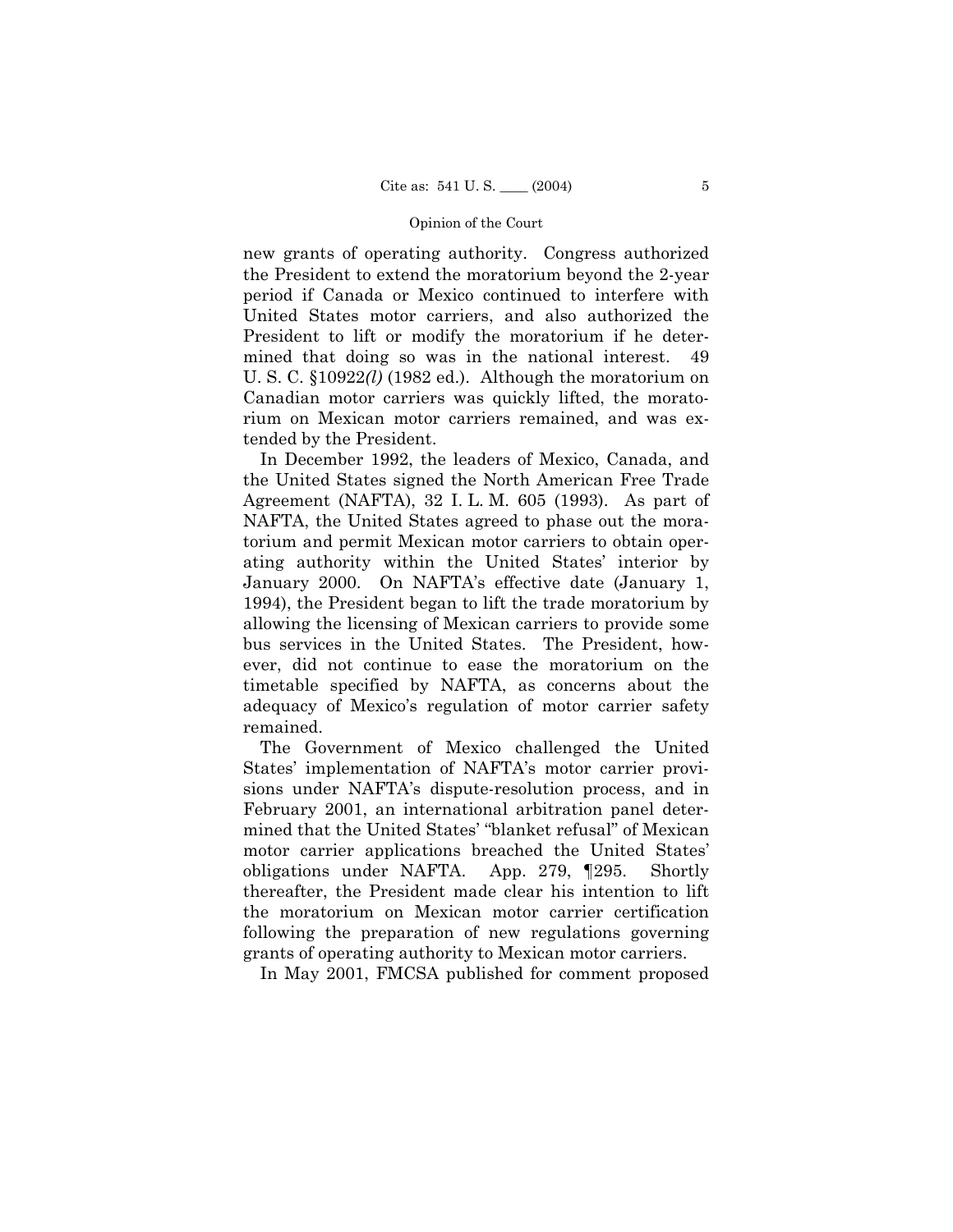rules concerning safety regulation of Mexican motor carriers. One rule (the Application Rule) addressed the establishment of a new application form for Mexican motor carriers that seek authorization to operate within the United States. Another rule (the Safety Monitoring Rule) addressed the establishment of a safety-inspection regime for all Mexican motor carriers that would receive operating authority under the Application Rule.

In December 2001, Congress enacted the Department of Transportation and Related Agencies Appropriations Act, 2002, 115 Stat. 833. Section 350 of this Act, *id.,* at 864, provided that no funds appropriated under the Act could be obligated or expended to review or to process any application by a Mexican motor carrier for authority to operate in the interior of the United States until FMCSA implemented specific application and safety-monitoring requirements for Mexican carriers. Some of these requirements went beyond those proposed by FMCSA in the Application and Safety Monitoring Rules. Congress extended the ß350 conditions to appropriations for Fiscal Years 2003 and 2004.

In January 2002, acting pursuant to NEPA's mandates, FMCSA issued a programmatic EA for the proposed Application and Safety Monitoring Rules. FMCSA's EA evaluated the environmental impact associated with three separate scenarios: where the President did not lift the moratorium; where the President did but where (contrary to what was legally possible) FMCSA did not issue any new regulations; and the Proposed Action Alternative, where the President would modify the moratorium and where FMCSA would adopt the proposed regulations. The EA considered the environmental impact in the categories of traffic and congestion, public safety and health, air quality, noise, socioeconomic factors, and environmental justice. Vital to the EA's analysis, however, was the assumption that there would be no change in trade volume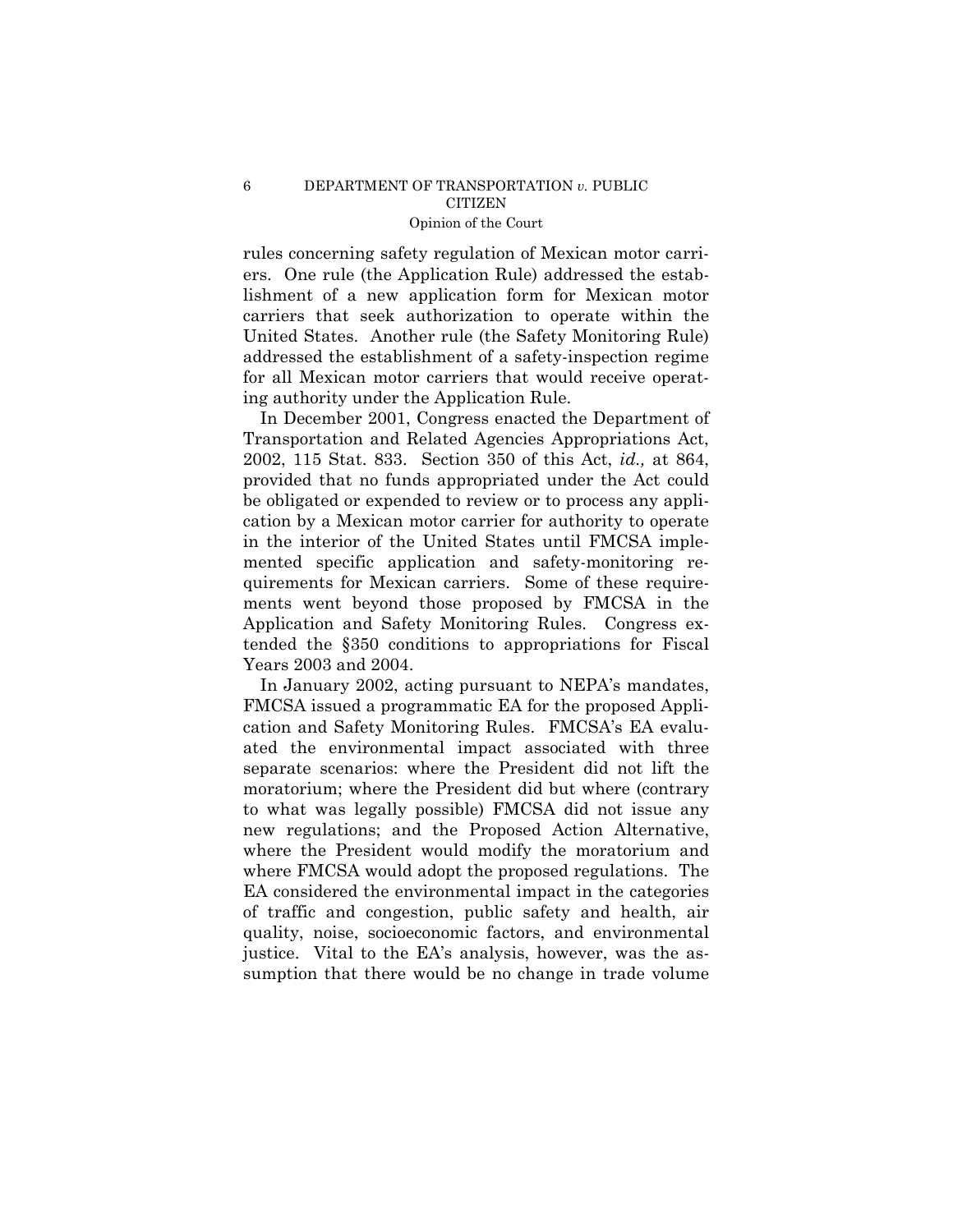between the United States and Mexico due to the issuance of the regulations. FMCSA did note that §350's restrictions made it impossible for Mexican motor carriers to operate in the interior of the United States before FMCSAís issuance of the regulations. But, FMCSA determined that "this and any other associated effects in trade characteristics would be the result of the modification of the moratoriumî by the President, not a result of FMCSA's implementation of the proposed safety regulations. App. 60. Because FMCSA concluded that the entry of the Mexican trucks was not an "effect" of its regulations, it did not consider any environmental impact that might be caused by the increased presence of Mexican trucks within the United States.

The particular environmental effects on which the EA focused, then, were those likely to arise from the increase in the number of roadside inspections of Mexican trucks and buses due to the proposed regulations. The EA concluded that these effects (such as a slight increase in emissions, noise from the trucks, and possible danger to passing motorists) were minor and could be addressed and avoided in the inspections process itself. The EA also noted that the increase of inspection-related emissions would be at least partially offset by the fact that the safety requirements would reduce the number of Mexican trucks operating in the United States. Due to these calculations, the EA concluded that the issuance of the proposed regulations would have no significant impact on the environment, and hence FMCSA, on the same day as it released the EA, issued a FONSI.

On March 19, 2002, FMCSA issued the two interim rules, delaying their effective date until May 3, 2002, to allow public comment on provisions that FMCSA added to satisfy the requirements of §350. In the regulatory preambles, FMCSA relied on its EA and its FONSI to demonstrate compliance with NEPA. FMCSA also addressed the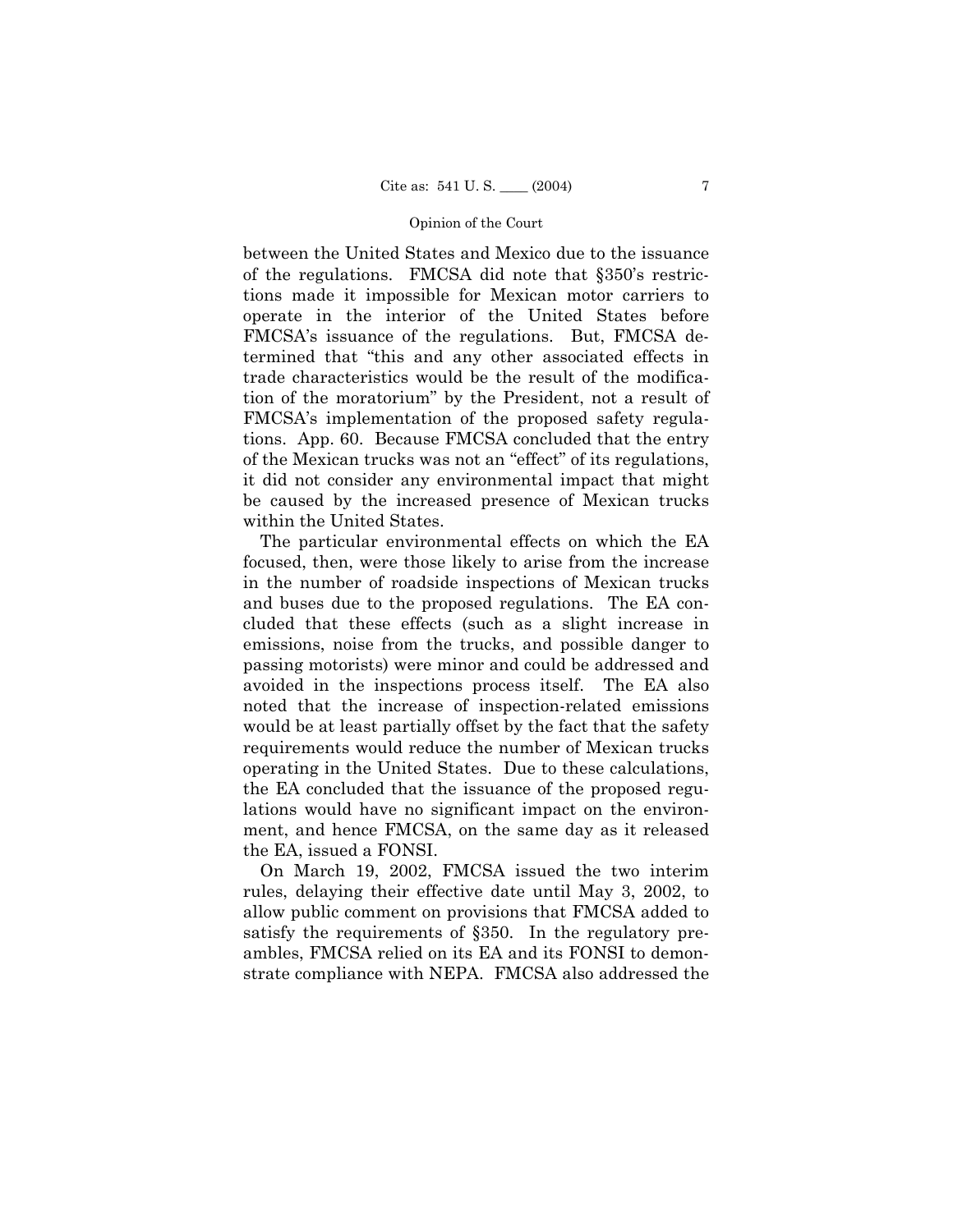CAA in the preambles, determining that it did not need to perform a "conformity review" of the proposed regulations under 42 U.S.C.  $\S7506(c)(1)$  because the increase in emissions from these regulations would fall below the Environmental Protection Agency's (EPA's) threshold levels needed to trigger such a review.

In November 2002, the President lifted the moratorium on qualified Mexican motor carriers. Before this action, however, respondents filed petitions for judicial review of the Application and Safety Monitoring Rules, arguing that the rules were promulgated in violation of NEPA and the CAA. The Court of Appeals agreed with respondents, granted the petitions, and set aside the rules. 316 F. 3d 1002 (CA9 2003).

The Court of Appeals concluded that the EA was deficient because it failed to give adequate consideration to the overall environmental impact of lifting the moratorium on the cross-border operation of Mexican motor carriers. According to the Court of Appeals, FMCSA was required to consider the environmental effects of the entry of Mexican trucks because "the President's rescission of the moratorium was 'reasonably foreseeable' at the time the EA was prepared and the decision not to prepare an EIS was made." *Id.*, at 1022 (quoting 40 CFR §§1508.7, 1508.8(b) (2003)). Due to this perceived deficiency, the Court of Appeals remanded the case for preparation of a full EIS.

The Court of Appeals also directed FMCSA to prepare a full CAA conformity determination for the challenged regulations. It concluded that FMCSA's determination that emissions attributable to the challenged rules would be below the threshold levels was not reliable because the agency's CAA determination reflected the "illusory distinction between the effects of the regulations themselves and the effects of the presidential rescission of the moratorium on Mexican truck entry." 316 F. 3d, at 1030.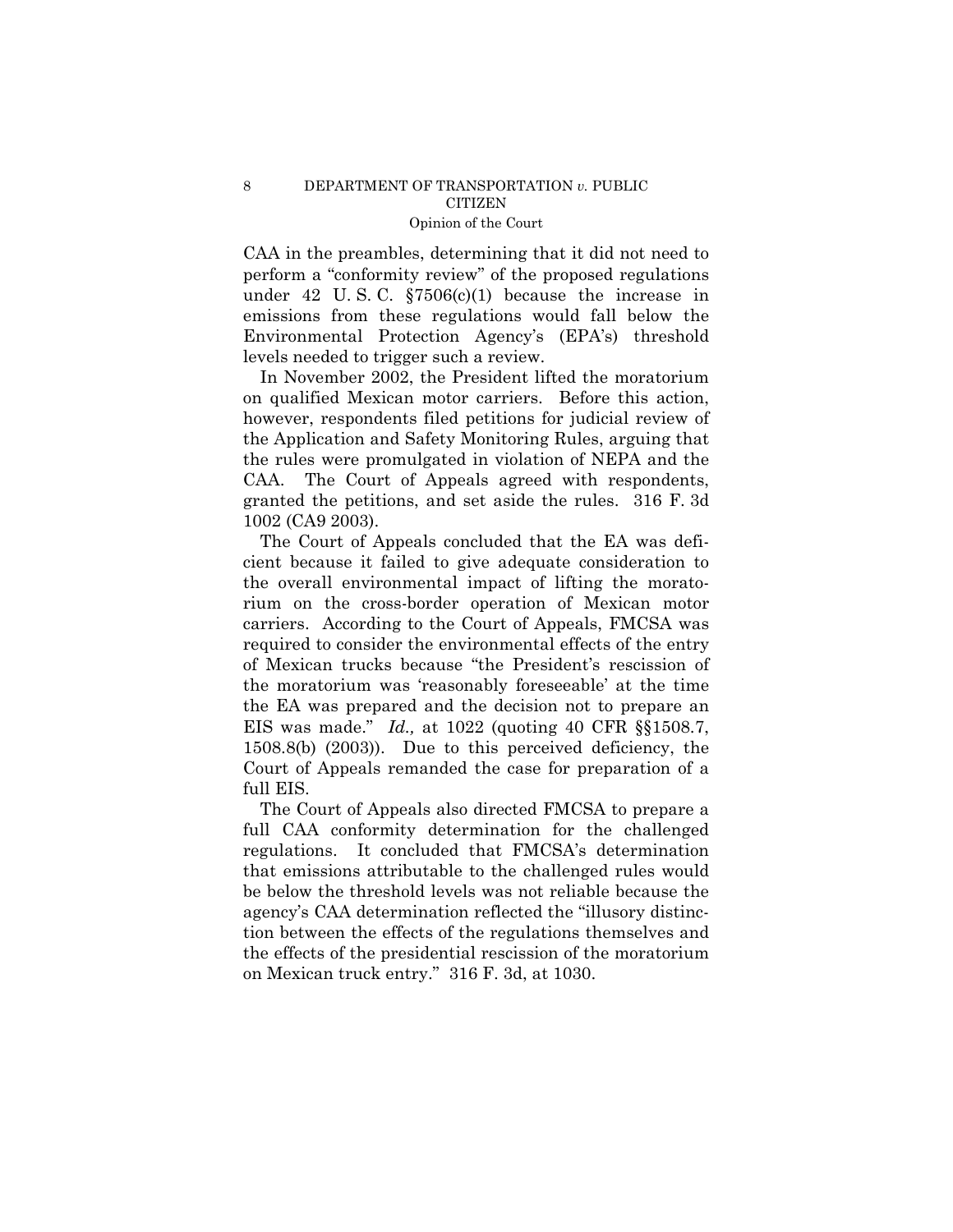We granted certiorari, 540 U.S.  $\_\_$  (2003), and now reverse.

# II

An agencyís decision not to prepare an EIS can be set aside only upon a showing that it was "arbitrary, capricious, an abuse of discretion, or otherwise not in accordance with law.î 5 U. S. C. ß706(2)(A). See also *Marsh* v. *Oregon Natural Resources Council,* 490 U.S. 360, 375–376 (1989); *Kleppe* v. *Sierra Club*, 427 U. S. 390, 412 (1976). Here, FMCSA based its FONSI upon the analysis contained within its EA; respondents argue that the issuance of the FONSI was arbitrary and capricious because the EAís analysis was flawed. In particular, respondents criticize the EA's failure to take into account the various environmental effects caused by the increase in cross-border operations of Mexican motor carriers.

Under NEPA, an agency is required to provide an EIS only if it will be undertaking a "major Federal actio[n]," which "significantly affect[s] the quality of the human environment." 42 U.S.C.  $$4332(2)(C)$ . Under applicable  $CEQ$  regulations, " $[m]$ ajor Federal action" is defined to "includ[e] actions with effects that may be major and which are potentially subject to Federal control and responsibility."  $40 \text{ CFR } $1508.18 (2003)$ . "Effects" is defined to "include: (a) Direct effects, which are caused by the action and occur at the same time and place," and " $(b)$ Indirect effects, which are caused by the action and are later in time or farther removed in distance, but are still reasonably foreseeable." §1508.8. Thus, the relevant question is whether the increase in cross-border operations of Mexican motor carriers, with the correlative release of emissions by Mexican trucks, is an "effect" of FMCSAís issuance of the Application and Safety Monitoring Rules; if not, FMCSA's failure to address these effects in its EA did not violate NEPA, and so FMCSA's issuance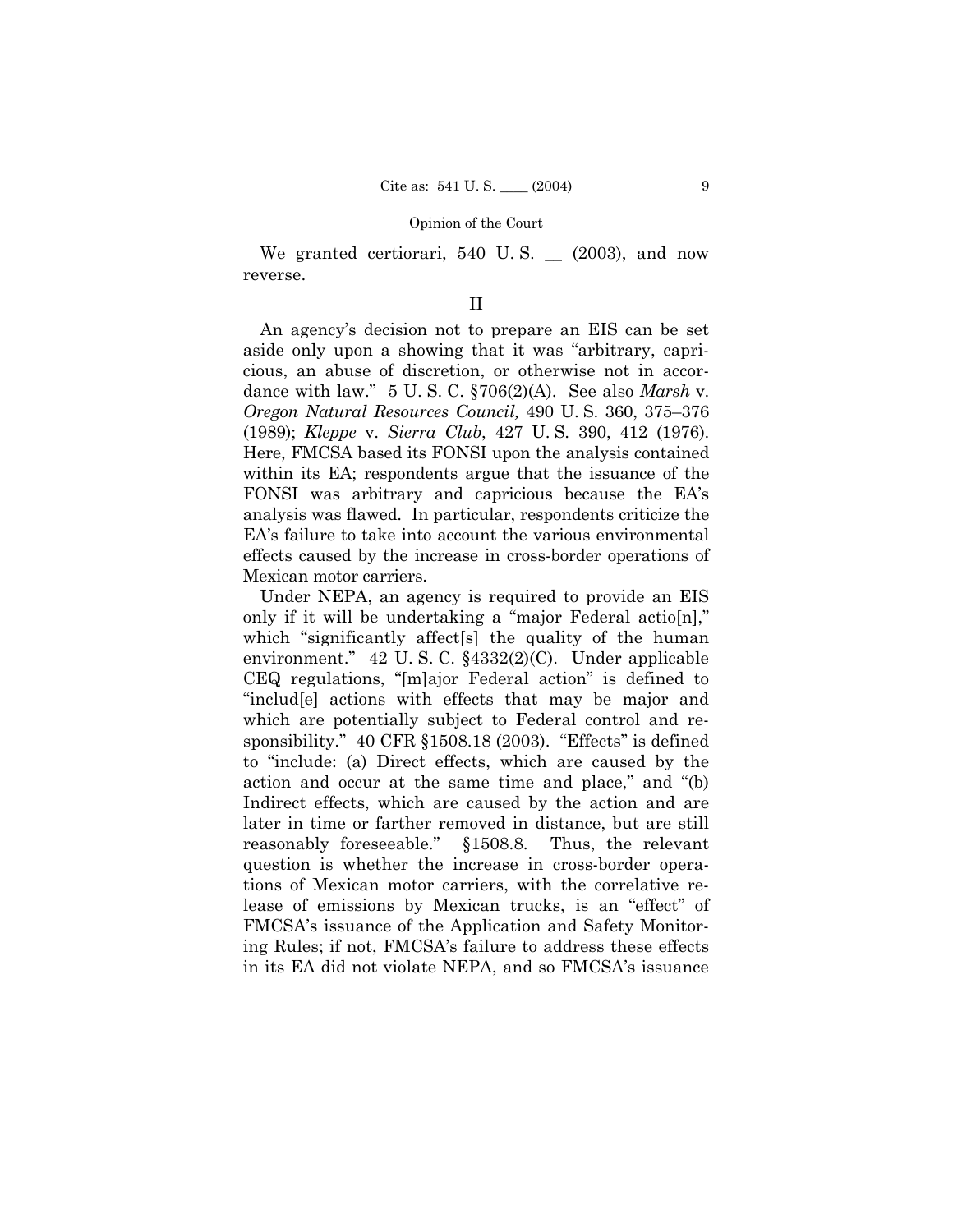of a FONSI cannot be arbitrary and capricious.

# A

To answer this question, we begin by explaining what this case does *not* involve. What is not properly before us, despite respondents' argument to the contrary, see Brief for Respondents  $38-41$ , is any challenge to the EA due to its failure properly to consider possible alternatives to the proposed action (*i.e.*, the issuance of the challenged rules) that would mitigate the environmental impact of the authorization of cross-border operations by Mexican motor carriers. Persons challenging an agencyís compliance with NEPA must "structure their participation so that it  $\dots$ alerts the agency to the [partiesí] position and contentions," in order to allow the agency to give the issue meaningful consideration. *Vermont Yankee Nuclear Power Corp.* v. *Natural Resources Defense Council, Inc.,* 435 U. S. 519, 553 (1978). None of the respondents identified in their comments any rulemaking alternatives beyond those evaluated in the EA, and none urged FMCSA to consider alternatives. Because respondents did not raise these particular objections to the EA, FMCSA was not given the opportunity to examine any proposed alternatives to determine if they were reasonably available. Respondents have therefore forfeited any objection to the EA on the ground that it failed adequately to discuss potential alternatives to the proposed action.

Admittedly, the agency bears the primary responsibility to ensure that it complies with NEPA, see *ibid.*, and an EA's or an EIS' flaws might be so obvious that there is no need for a commentator to point them out specifically in order to preserve its ability to challenge a proposed action. But that situation is not before us. With respect to FMCSAís ability to mitigate, respondents can argue only that FMCSA could regulate emissions from Mexican trucks indirectly, through making the safety-registration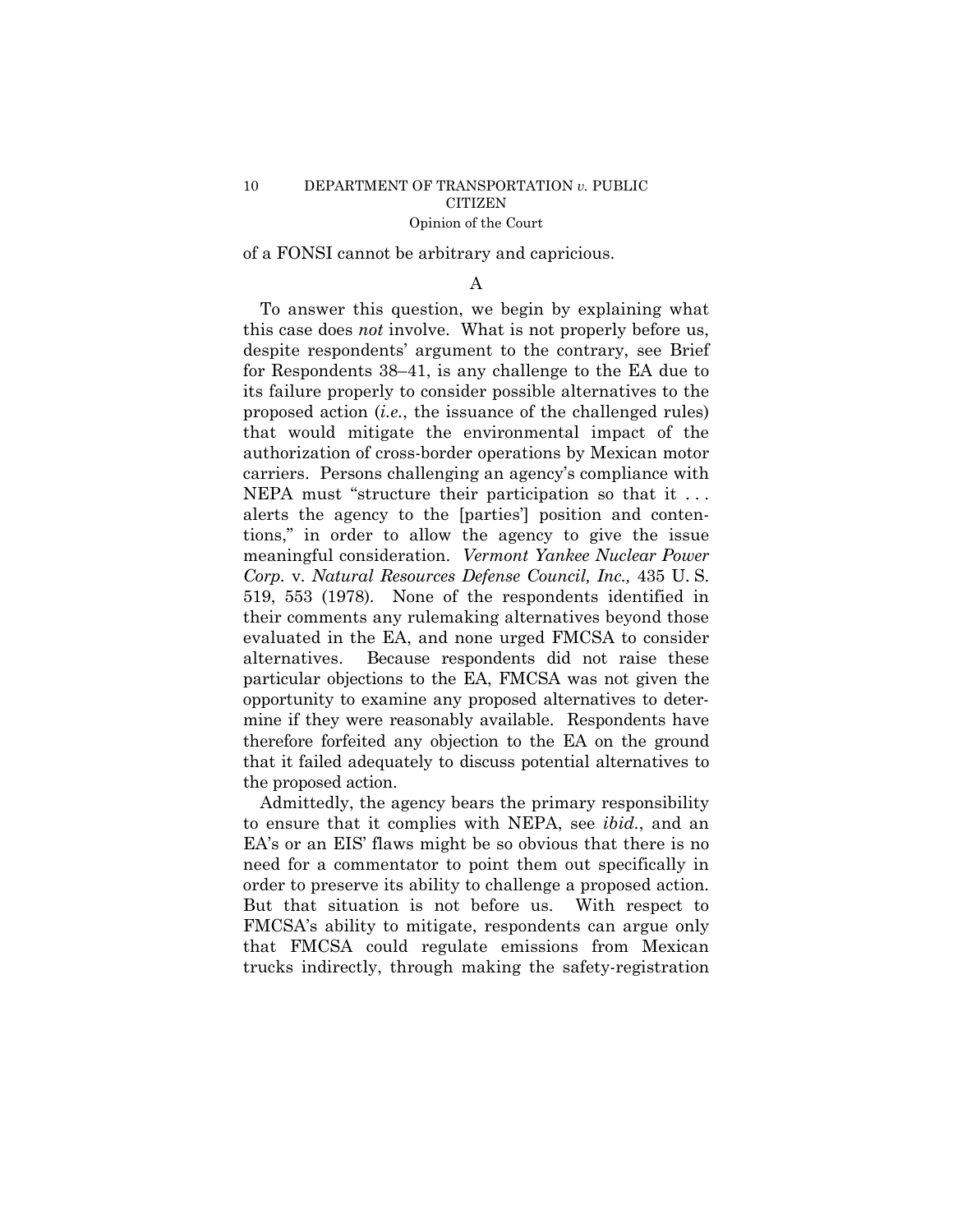process more onerous or by removing older, more polluting trucks through more effective enforcement of motor carrier safety standards. But respondents fail to identify any evidence that shows that any effect from these possible actions would be significant, or even noticeable, for airquality purposes. The connection between enforcement of motor carrier safety and the environmental harms alleged in this case is also tenuous at best. Nor is it clear that FMCSA could, consistent with its limited statutory mandates, reasonably impose on Mexican carriers standards beyond those already required in its proposed regulations.

B

With this point aside, respondents have only one complaint with respect to the EA: It did not take into account the environmental effects of increased cross-border operations of Mexican motor carriers. Respondents' argument that FMCSA was required to consider these effects is simple. Under ß350, FMCSA is barred from expending any funds to process or review any applications by Mexican motor carriers until FMCSA implemented a variety of specific application and safety-monitoring requirements for Mexican carriers. This expenditure bar makes it impossible for any Mexican motor carrier to receive authorization to operate within the United States until FMCSA issued the regulations challenged here. The promulgation of the regulations, the argument goes, would "caus[e]" the entry of Mexican trucks (and hence also cause any emissions such trucks would produce), and the entry of the trucks is "reasonably foreseeable."  $40$  CFR  $\S 1508.8$  (2003). Thus, the argument concludes, under the relevant CEQ regulations, FMCSA must take these emissions into account in its EA when evaluating whether to produce an EIS.

Respondentsí argument, however, overlooks a critical feature of this case: FMCSA has no ability to countermand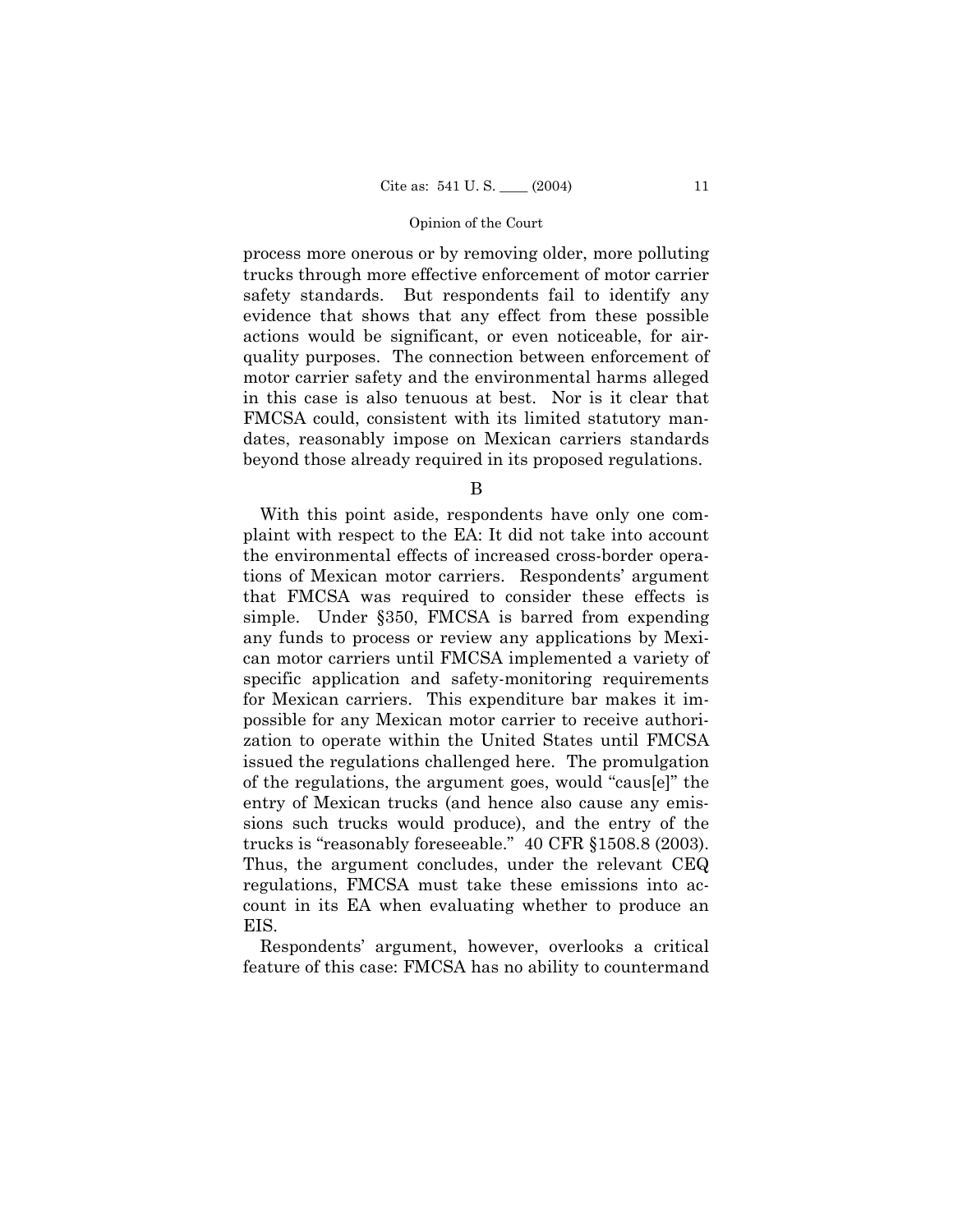the Presidentís lifting of the moratorium or otherwise categorically to exclude Mexican motor carriers from operating within the United States. To be sure, ß350 did restrict the ability of FMCSA to authorize cross-border operations of Mexican motor carriers, but Congress did not otherwise modify FMCSAís statutory mandates. In particular, FMCSA remains subject to the mandate of 49 U. S. C.  $$13902(a)(1)$ , that FMCSA "*shall* register a person to provide transportation . . . as a motor carrier if [it] finds that the person is willing and able to comply with the safety and financial responsibility requirements established by the Department of Transportation. (Emphasis added.) Under FMCSAís entirely reasonable reading of this provision, it must certify *any* motor carrier that can show that it is willing and able to comply with the various substantive requirements for safety and financial responsibility contained in DOT regulations; only the moratorium prevented it from doing so for Mexican motor carriers before 2001. App.  $51-55$ . Thus, upon the lifting of the moratorium, if FMCSA refused to authorize a Mexican motor carrier for cross-border services, where the Mexican motor carrier was willing and able to comply with the various substantive safety and financial responsibilities rules, it would violate  $$13902(a)(1)$ .

If it were truly impossible for FMCSA to comply with both  $§350$  and  $§13902(a)(1)$ , then we would be presented with an irreconcilable conflict of laws. As the later enacted provision, ß350 would quite possibly win out. See *Posadas* v. *National City Bank,* 296 U. S. 497, 503 (1936). But FMCSA can easily satisfy both mandates: It can issue the application and safety inspection rules required by §350, and start processing applications by Mexican motor carriers and authorize those that satisfy  $$13902(a)(1)'s$ conditions. Without a conflict, then, FMCSA must comply with all of its statutory mandates.

Respondents must rest, then, on a particularly unyield-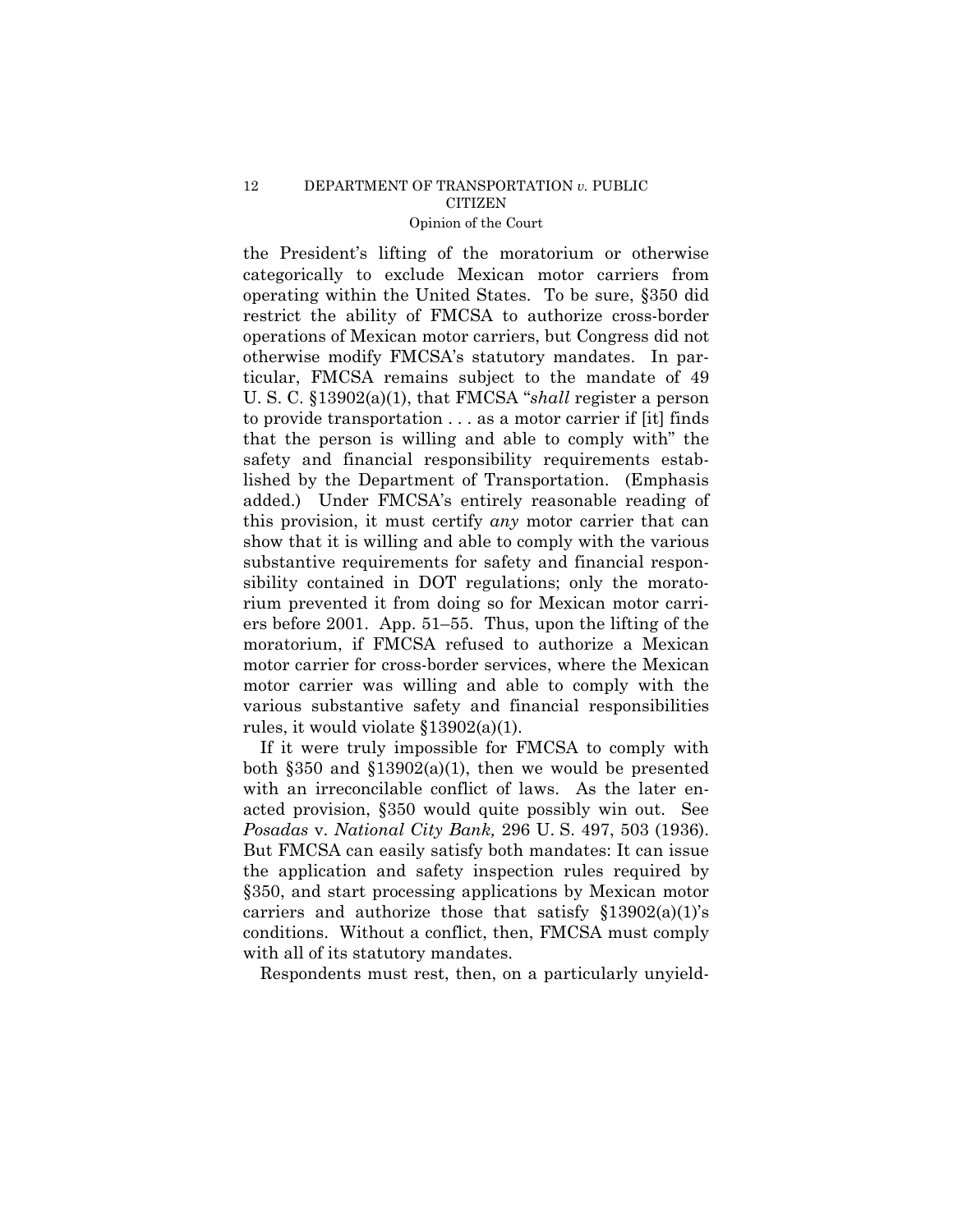ing variation of "but for" causation, where an agency's action is considered a cause of an environmental effect even when the agency has no authority to prevent the effect. However, a "but for" causal relationship is insufficient to make an agency responsible for a particular effect under NEPA and the relevant regulations. As this Court held in *Metropolitan Edison Co.* v. *People Against Nuclear Energy*, 460 U.S. 766, 774 (1983), NEPA requires "a reasonably close causal relationship" between the environmental effect and the alleged cause. The Court analogized this requirement to the "familiar doctrine of proximate cause from tort law." *Ibid*. In particular, "courts must" look to the underlying policies or legislative intent in order to draw a manageable line between those causal changes that may make an actor responsible for an effect and those that do not.î *Id*., at 774, n. 7. See also W. Keeton, D. Dobbs, R. Keeton, & D. Owen, Prosser and Keeton on Law of Torts  $264$ ,  $274-275$  (5th ed. 1984) (proximate cause analysis turns on policy considerations and considerations of the "legal responsibility" of actors).

Also, inherent in NEPA and its implementing regulations is a "rule of reason," which ensures that agencies determine whether and to what extent to prepare an EIS based on the usefulness of any new potential information to the decisionmaking process. See *Marsh*, 490 U. S., at 373–374. Where the preparation of an EIS would serve ìno purposeî in light of NEPAís regulatory scheme as a whole, no rule of reason worthy of that title would require an agency to prepare an EIS. See *Aberdeen & Rockfish R. Co.* v. *Students Challenging Regulatory Agency Procedures (SCRAP),* 422 U. S. 289, 325 (1975); see also 40 CFR  $\S$ \$1500.1(b)–(c) (2003).

In these circumstances, the underlying policies behind NEPA and Congress' intent, as informed by the "rule of reason," make clear that the causal connection between FMCSAís issuance of the proposed regulations and the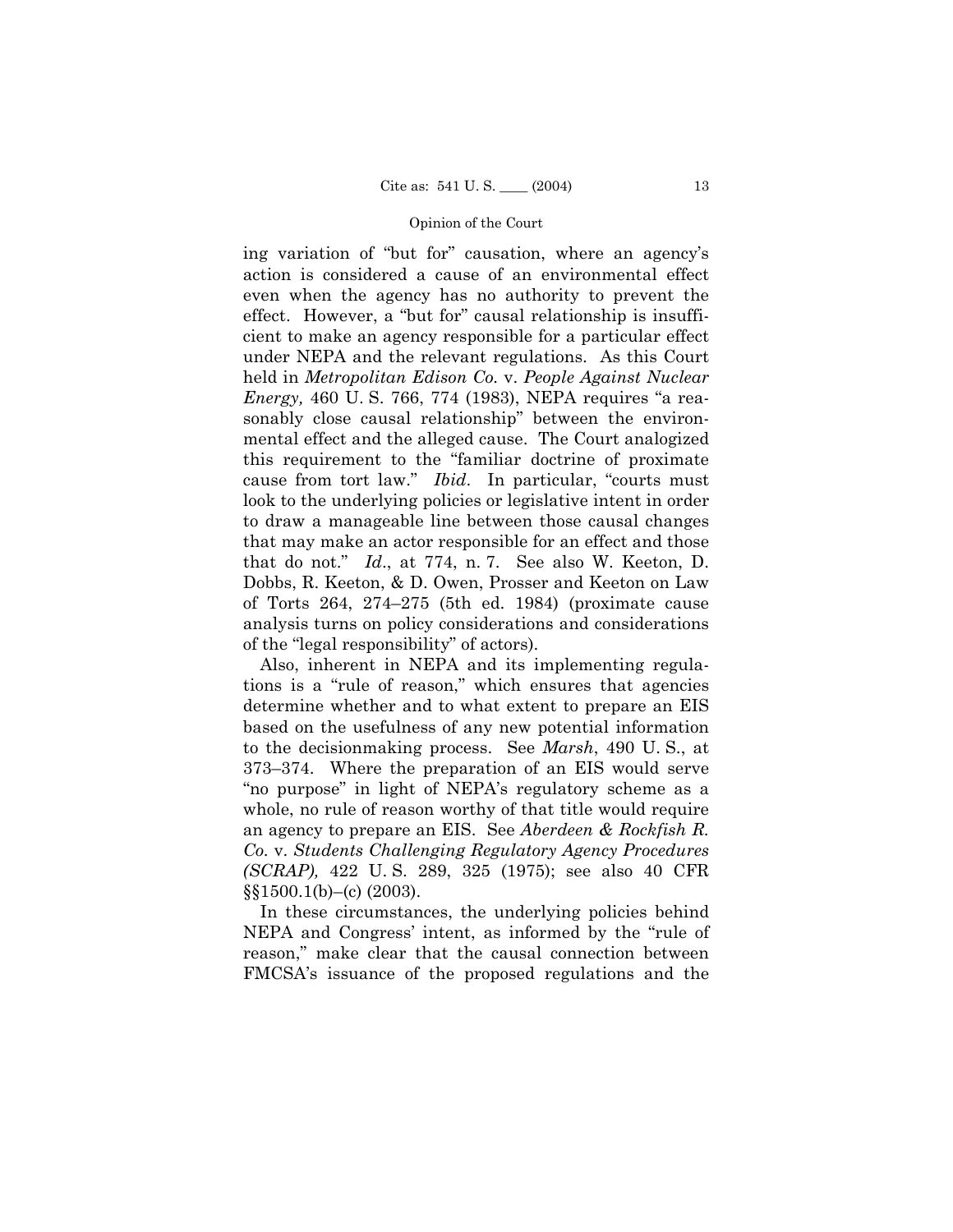entry of the Mexican trucks is insufficient to make FMCSA responsible under NEPA to consider the environmental effects of the entry. The NEPA EIS requirement serves two purposes. First, "[i]t ensures that the agency, in reaching its decision, will have available, and will carefully consider, detailed information concerning significant environmental impacts.<sup>"</sup> *Robertson*, 490 U.S., at 349. Second, it "guarantees that the relevant information will be made available to the larger audience that may also play a role in both the decisionmaking process and the implementation of that decision.î *Ibid*. Requiring FMCSA to consider the environmental effects of the entry of Mexican trucks would fulfil neither of these statutory purposes. Since FMCSA has no ability categorically to prevent the cross-border operations of Mexican motor carriers, the environmental impact of the cross-border operations would have no effect on FMCSA's decisionmaking— FMCSA simply lacks the power to act on whatever information might be contained in the EIS.

Similarly, the informational purpose is not served. The "informational role" of an EIS is to "giv[e] the public the assurance that the agency ëhas indeed considered environmental concerns in its decisionmaking process, *Baltimore Gas & Electric Co.* [v. *Natural Resources Defense Council, Inc.*, 462 U. S. 87, 97 (1983)], and, perhaps more significantly, provid[e] a springboard for public comment" in the agency decisionmaking process itself, *ibid*. The purpose here is to ensure that the "larger audience," *ibid.*, can provide input as necessary to the agency making the relevant decisions. See 40 CFR ß1500.1(c) (2003) ("NEPA's purpose is not to generate paperwork—even excellent paperwork—but to foster excellent action. The NEPA process is intended to help public officials make decisions that are based on understanding of environmental consequences, and take actions that protect, restore, and enhance the environment");  $§1502.1$  ("The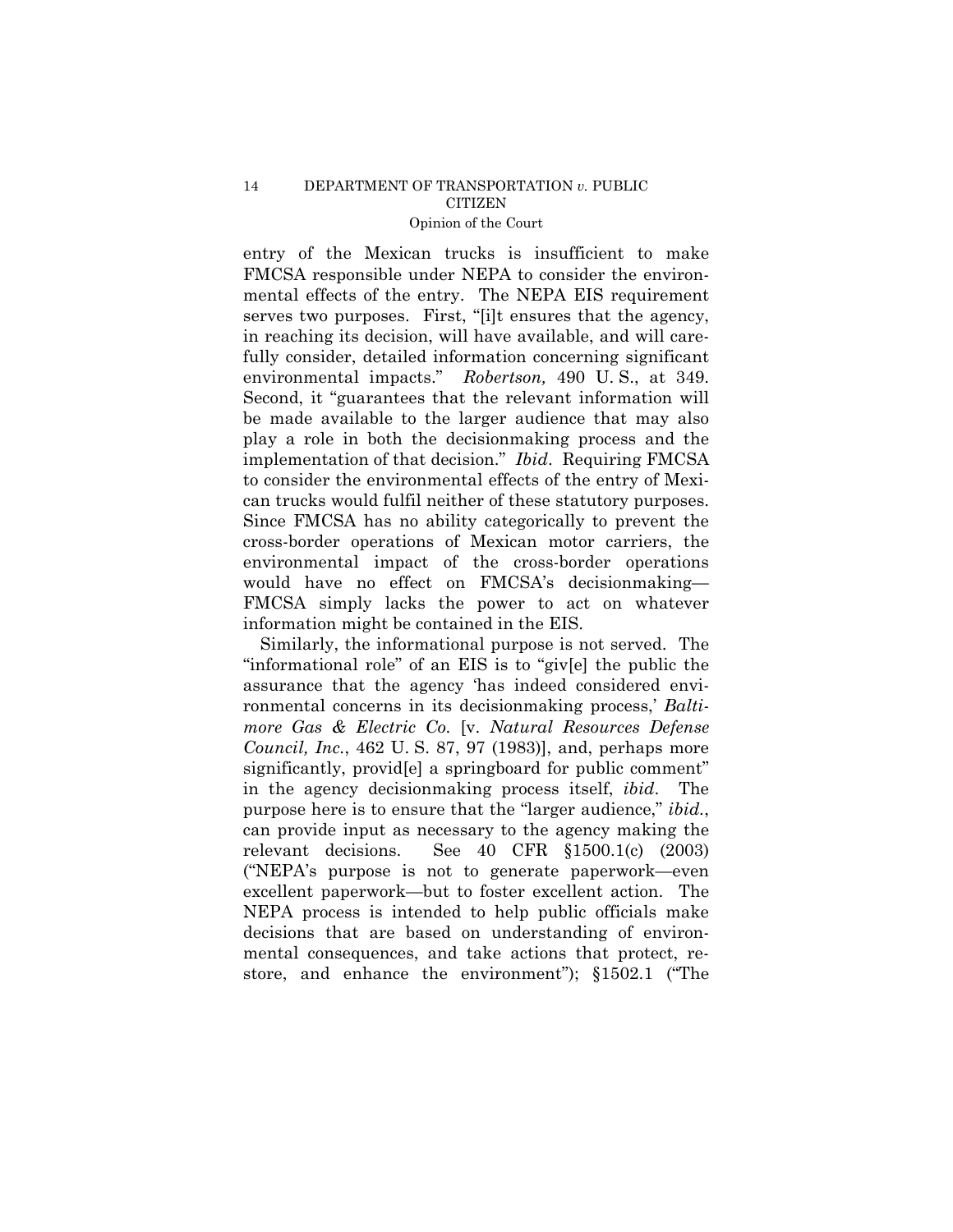primary purpose of an environmental impact statement is to serve as an action-forcing device to insure that the policies and goals defined in the Act are infused into the ongoing programs and actions of the Federal Government"). But here, the "larger audience" can have no impact on FMCSA's decisionmaking, since, as just noted, FMCSA simply could not act on whatever input this "larger audience" could provide.<sup>2</sup>

It would not, therefore, satisfy NEPA's "rule of reason" to require an agency to prepare a full EIS due to the environmental impact of an action it could not refuse to perform. Put another way, the legally relevant cause of the entry of the Mexican trucks is *not* FMCSAís action, but instead the actions of the President in lifting the moratorium and those of Congress in granting the President this authority while simultaneously limiting FMCSAís discretion.

Consideration of the  $CEQ$ 's "cumulative impact" regulation does not change this analysis. An agency is required to evaluate the "[c]umulative impact" of its action, which is defined as "the impact on the environment which results from the incremental impact of the action when added to other past, present, and reasonably foreseeable future actions regardless of what agency (Federal or non-Federal) or person undertakes such other actions." §1508.7. The "cumulative impact" regulation required FMCSA to consider the "incremental impact" of the safety rules themselves, in the context of the President's lifting of the moratorium and other relevant circumstances. But this is exactly what FMCSA did in its EA. FMCSA appropriately

<sup>2</sup>Respondents are left with arguing that an EIS would be useful for informational purposes entirely outside FMCSAís decisionmaking process. See Brief for Respondents 42. But such an argument overlooks NEPAís core focus on improving agency decisionmaking. See 40 CFR ßß1500.1, 1500.2, 1502.1 (2003).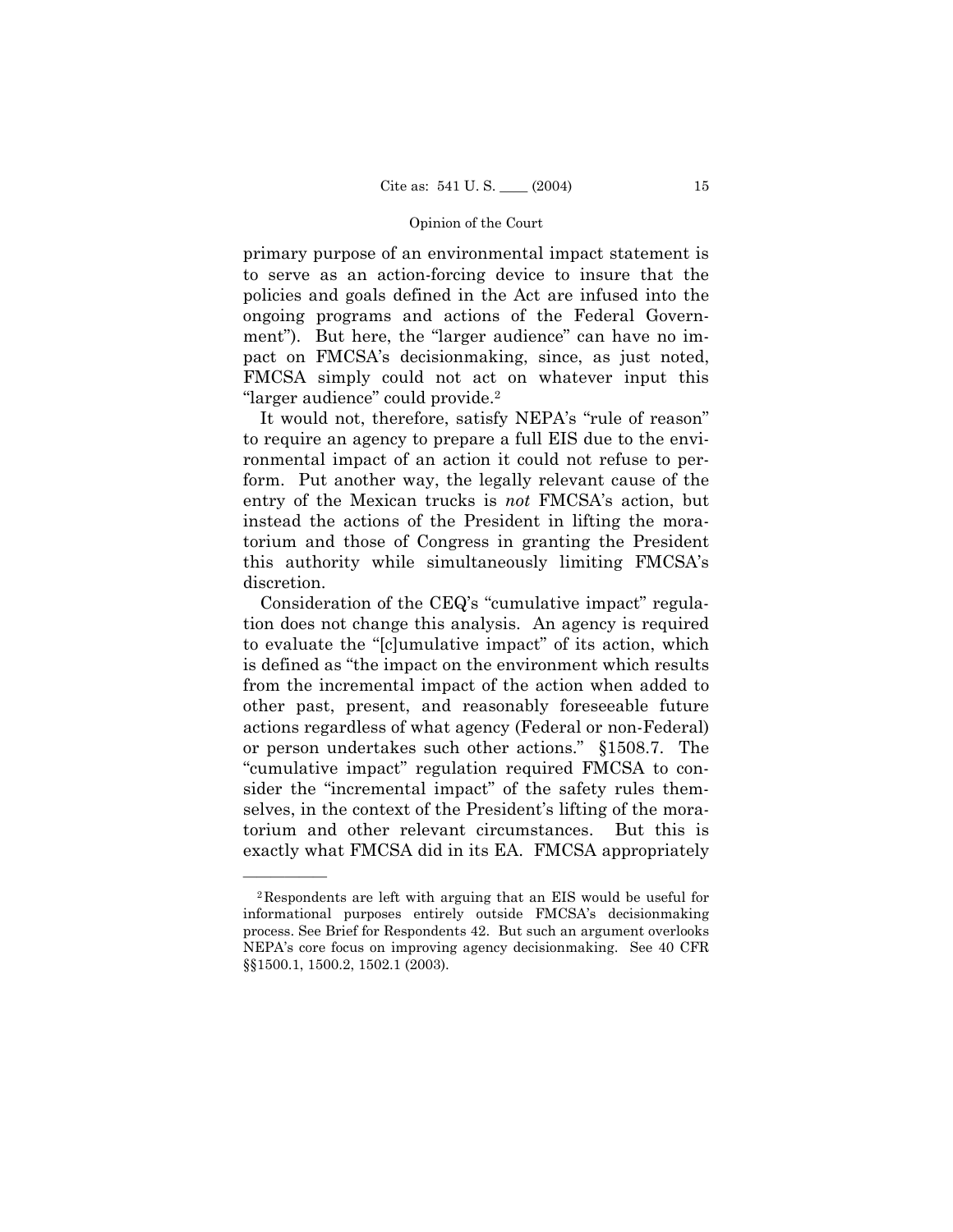and reasonably examined the incremental impact of its safety rules assuming the President's modification of the moratorium (and, hence, assuming the increase in crossborder operations of Mexican motor carriers). The "cumulative impact" regulation does not require FMCSA to treat the lifting of the moratorium itself, or consequences from the lifting of the moratorium, as an effect of its promulgation of its Application and Safety Monitoring Rules.3

We hold that where an agency has no ability to prevent a certain effect due to its limited statutory authority over the relevant actions, the agency cannot be considered a legally relevant "cause" of the effect. Hence, under NEPA and the implementing CEQ regulations, the agency need not consider these effects in its EA when determining whether its action is a "major Federal action." Because the President, not FMCSA, could authorize (or not authorize) cross-border operations from Mexican motor carriers, and because FMCSA has no discretion to prevent the entry of Mexican trucks, its EA did not need to consider the environmental effects arising from the entry.<sup>4</sup>

 $\mathcal{C}$ 

<sup>&</sup>lt;sup>3</sup>The Court of Appeals and respondents contend that the EA contained numerous other errors, but their contentions are premised on the conclusion that FMCSA was required to take into account the increased cross-border operations of Mexican motor carriers.

<sup>&</sup>lt;sup>4</sup>Respondents argue that Congress ratified the Court of Appeals' decision when it, after the lower court's opinion, reenacted  $§350$  in two appropriations bills. The doctrine of ratification states that "Congress is presumed to be aware of [a] . . . judicial interpretation of a statute and to adopt that interpretation when it re-enacts a statute without change.î *Lorillard* v. *Pons,* 434 U. S. 575, 580 (1978). But this case involves the interpretation of NEPA and the CAA, not ß350. Indeed, the precise requirements of ß350 were not below, and are not here, in dispute. Hence, congressional reenactment of §350 tells us nothing about Congress' view as to the requirements of NEPA and the CAA, and so, on the legal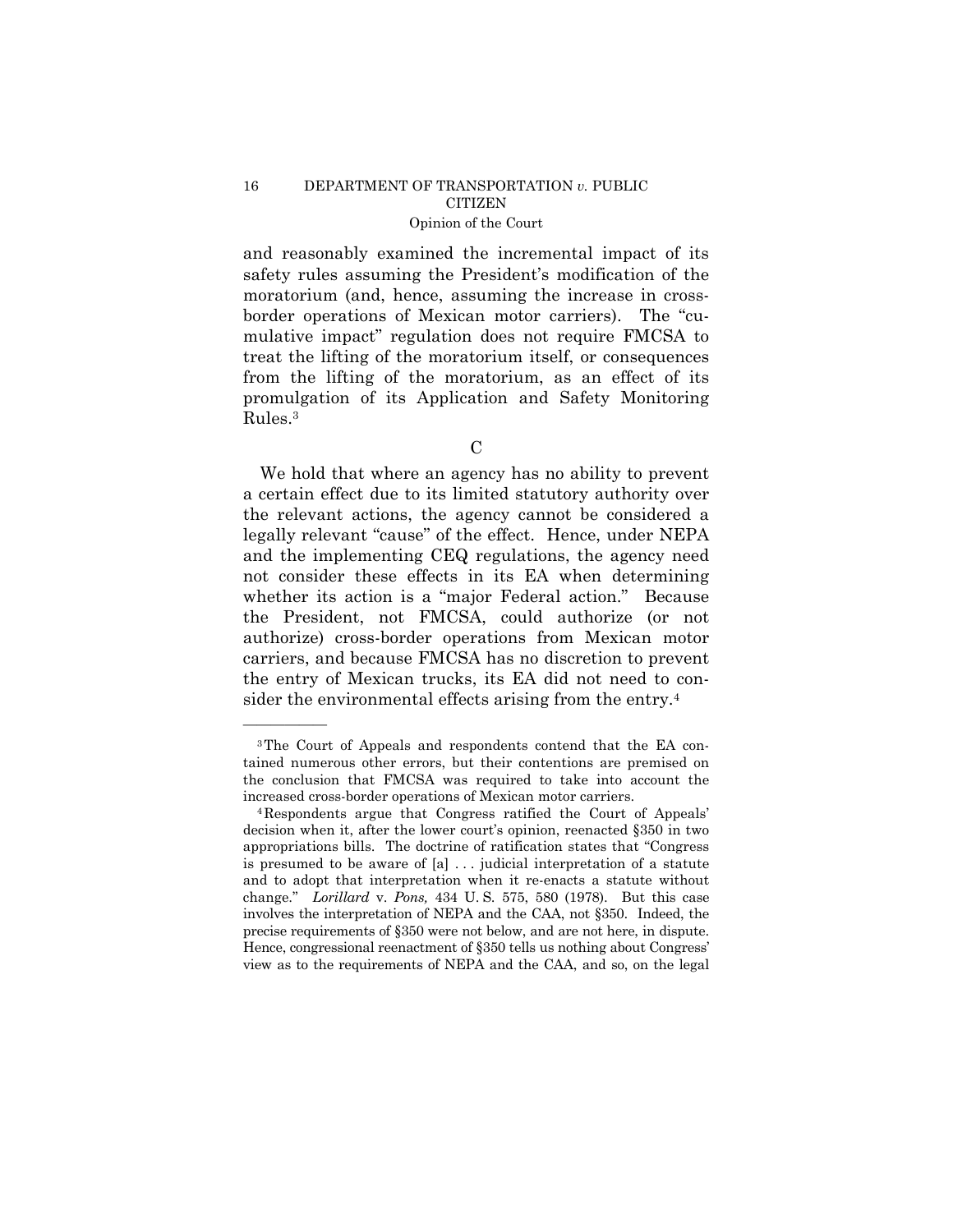### III

Under the CAA, a federal "department, agency, or instrumentality" may not, generally, "engage in, support in any way or provide financial assistance for, license or permit, or approve, any activity" that violates an applicable State air-quality implementation plan. 42 U. S. C. §7506(c)(1); 40 CFR §93.150 (2003). Federal agencies must, in many circumstances, undertake a conformity determination with respect to a proposed action, to ensure that the action is consistent with  $$7606(c)(1)$ . See 40 CFR  $\S$ §93.150(b), 93.153(a)–(b). However, an agency is exempt from the general conformity determination under the CAA if its action would not cause new emissions to exceed certain threshold emission rates set forth in ß93.153(b). FMCSA determined that its proposed regulations would not cause emissions to exceed the relevant threshold amounts and therefore concluded that the issuance of its regulations would comply with the CAA. App. to Pet. for Cert. 65a–66a, 155a. Critical to its calculations was its consideration of only those emissions that would occur from the increased roadside inspections of Mexican trucks; like its NEPA analysis, FMCSAís CAA analysis did not consider any emissions attributable to the increased presence of Mexican trucks within the United States.

EPA's rules provide that "a conformity determination is required for each pollutant where the total of direct and indirect emissions in a nonattainment or maintenance area caused by a Federal action would equal or exceed" the threshold levels established by the EPA. 40 CFR §93.153(b). "Direct emissions" are defined as those covered emissions "that are caused or initiated by the Federal action and occur at the same time and place as the action.<sup>"</sup>  $§93.152$ . The term "indirect emissions" means covered

issues involved in this case, Congress has been entirely silent.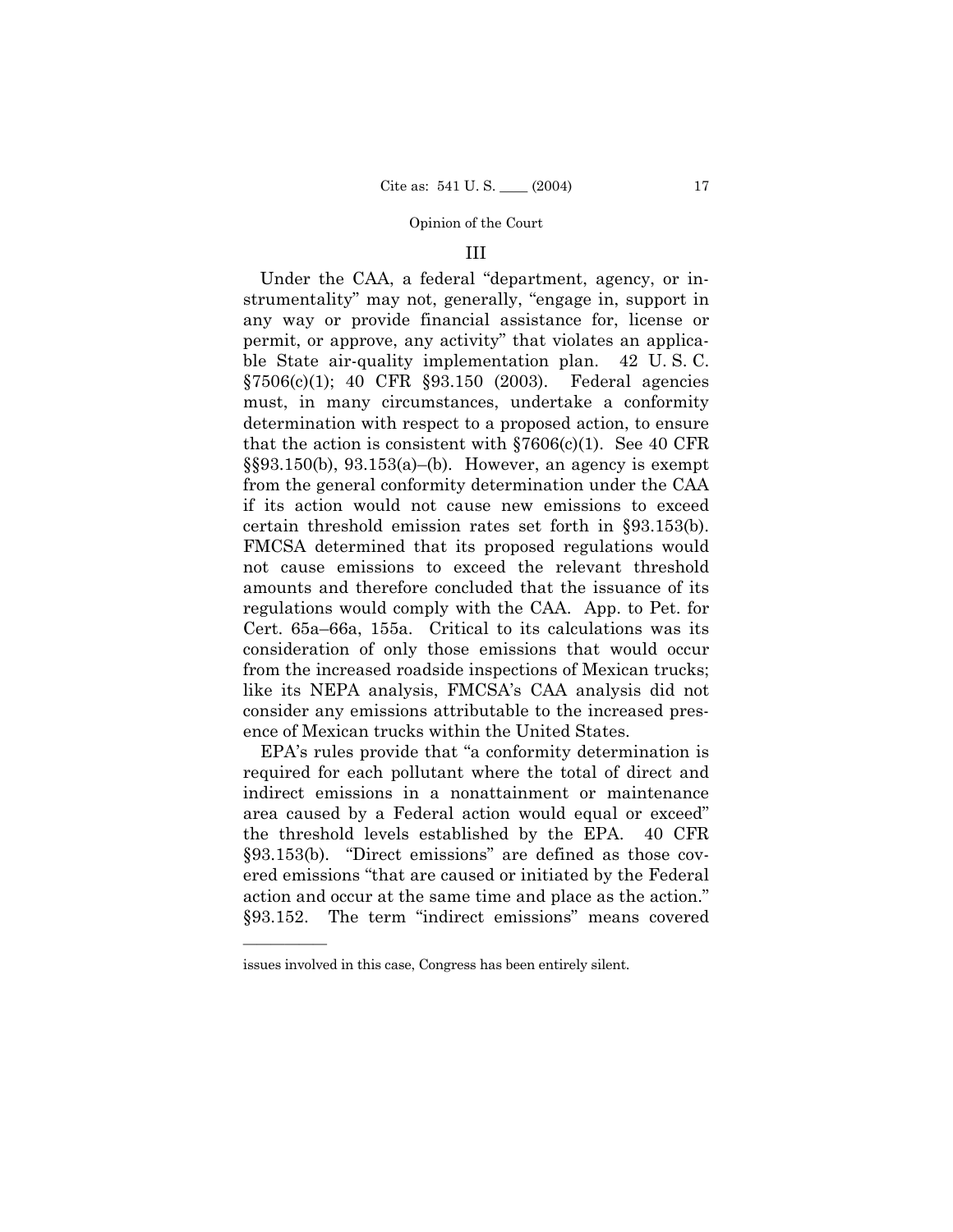emissions that

" $(1)$  Are caused by the Federal action, but may occur later in time and/or may be further removed in distance from the action itself but are still reasonably foreseeable; and (2) The Federal agency can practicably control and will maintain control over due to a continuing program responsibility of the Federal agency.î *Ibid*.

Unlike the regulations implementing NEPA, the EPAís  $CAA$  regulations have defined the term " $[c]_a$  aused by." *Ibid.* In particular, emissions are "[c]aused by" a Federal action if the "emissions ... would not ... occur in the absence of the Federal action.î *Ibid*. Thus, the EPA has made clear that for purposes of evaluating causation in the conformity review process, some sort of "but for" causation is sufficient.

Although arguably FMCSAís proposed regulations would be "but for" causes of the entry of Mexican trucks into the United States, the emissions from these trucks are neither "direct" nor "indirect" emissions. First, the emissions from the Mexican trucks are not "direct" because they will not occur at the same time or at the same place as the promulgation of the regulations.

Second, FMCSA cannot practicably control, nor will it maintain control, over these emissions. As discussed above, FMCSA does not have the ability to countermand the Presidentís decision to lift the moratorium, nor could it act categorically to prevent Mexican carriers from being registered or Mexican trucks from entering the United States. Once the regulations are promulgated, FMCSA would have no ability to regulate any aspect of vehicle exhaust from these Mexican trucks. FMCSA could not refuse to register Mexican motor carriers simply on the ground that their trucks would pollute excessively. FMCSA cannot determine whether registered carriers